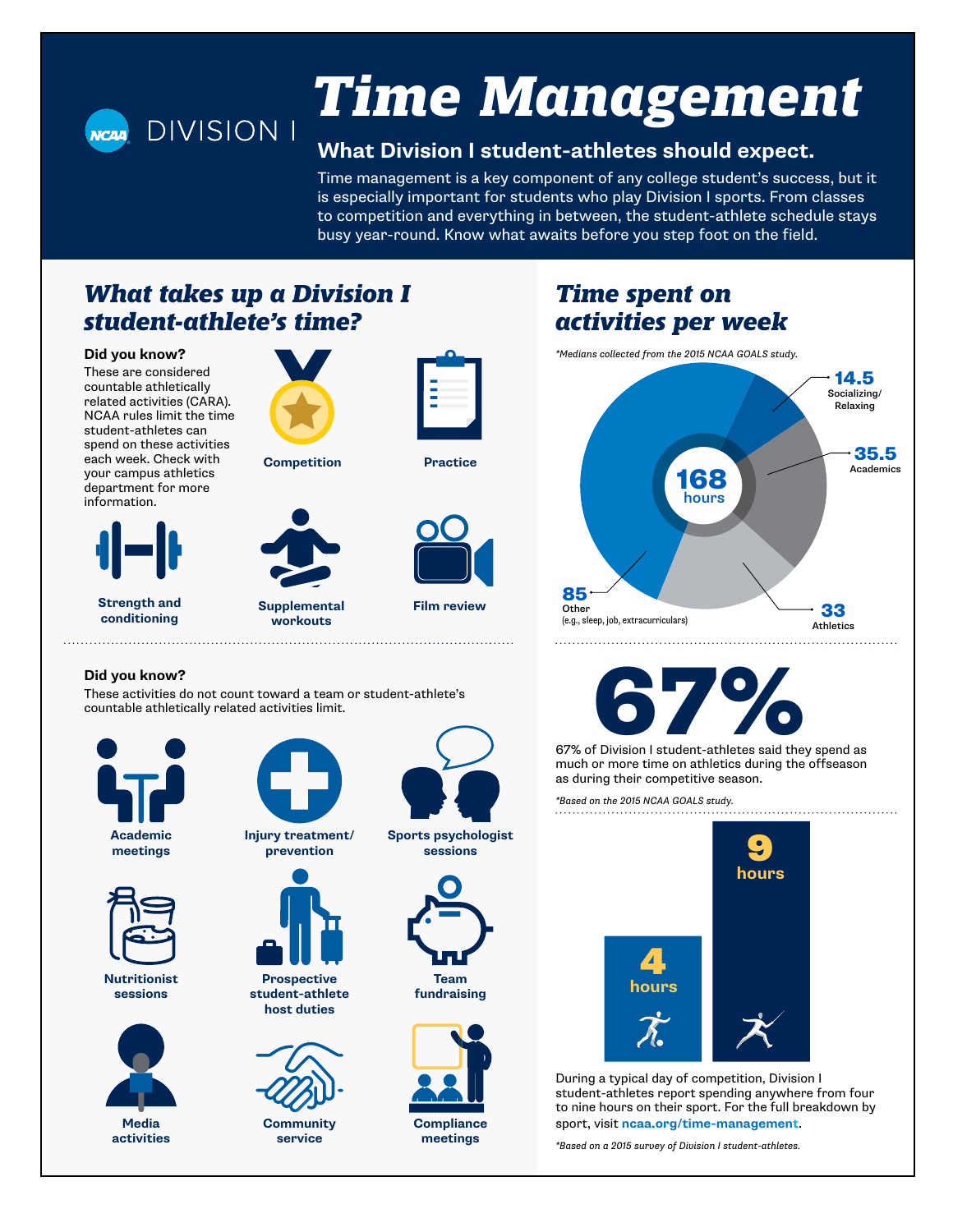

## *Time Management*

#### **What Division II student-athletes should expect.**

Time management is a key component of any college student's success. From classes to competition and everything in between, the student-athlete's schedule is busy. Know what awaits when you step foot on campus.

### *What takes up a Division II student-athlete's time?*

#### **Did you know?**

These are considered countable athletically related activities (CARA). NCAA rules limit the time student-athletes can spend on these activities each week. Check with your campus athletics compliance administrator for more information.





**Strength and conditioning**



**Supplemental Film review workouts**





### *Time spent on activities per week*

\*Median figures, collected from the 2019 NCAA GOALS study.





These activities do not count toward a team or student-athlete's countable athletically related activities limit.



**meetings**



**Team fundraising**



**Study hall**



**Injury treatment/ prevention**

**Community engagement**

> **Social activities**



**Prospective student-athlete host duties**



**Compliance meetings**



**Professional development**



1 in every 8.5 Division II student-athletes will participate in a NCAA championship during their college experience.





One-third of Division II student-athletes work during the academic year for about nine hours per week on average.

\*Based on the 2019 NCAA GOALS study.